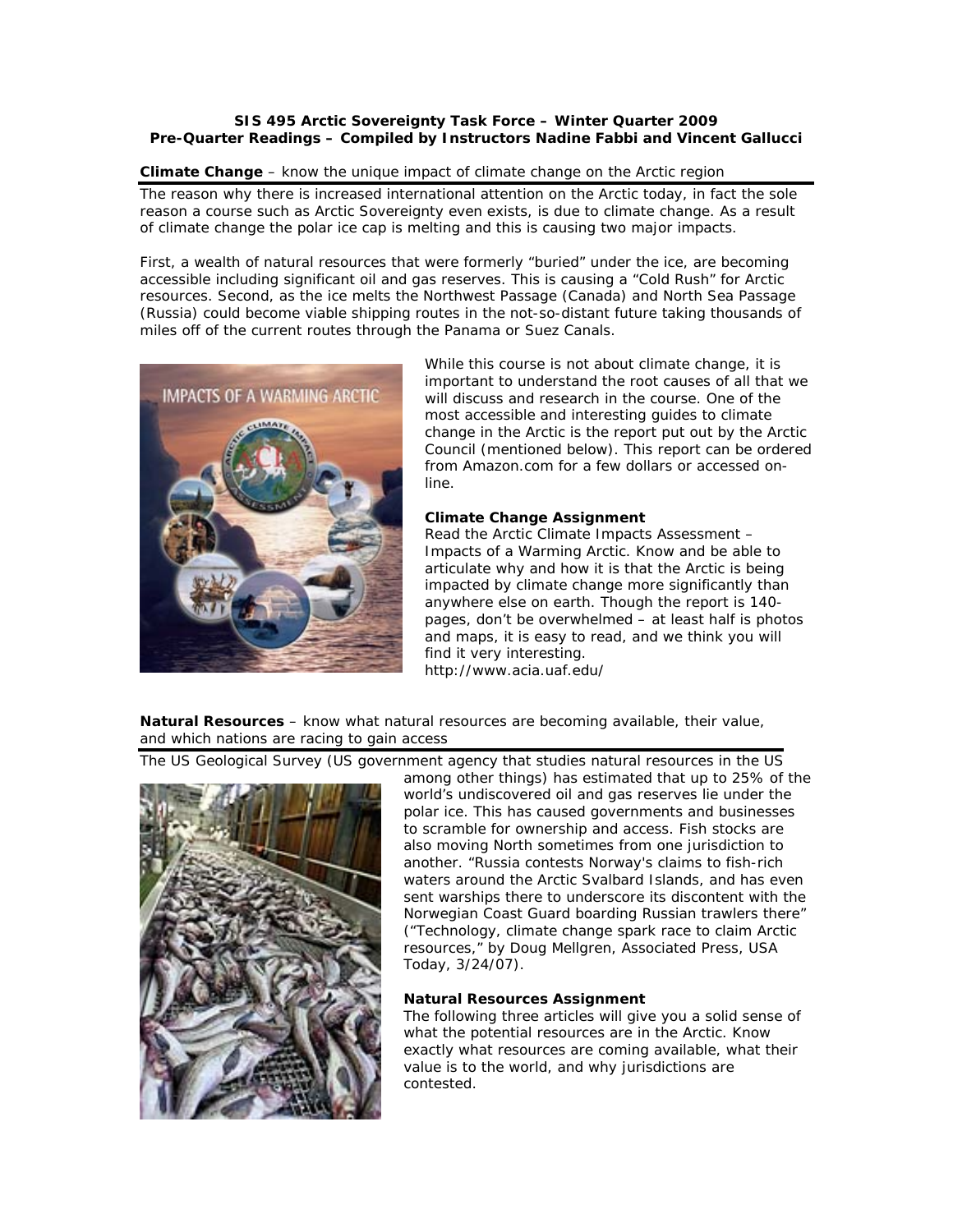*Vanity Fair –* not a bad magazine – just dedicated one of its issues to the race for Arctic resources. See "The Arctic Oil Rush," by Alex Shoumatoff at http://www.vanityfair.com/politics/features/2008/05/arctic\_oil200805

From a US perspective, read the article "Arctic Meltdown," by Scott G. Borgerson from the March/April 2008 *Foreign Affairs* publication. http://www.foreignaffairs.org/20080301faessay87206/scott-g-borgerson/arcticmeltdown.html

Finally, there is an excellent piece by Barry Zellen from the Center for Contemporary Conflict at the Naval Postgraduate School in Monterey. Zellen will be our guest lecturer on13 February. His article mentions the work of at least two other important people in your course – Oran Young, another visiting lecturer, and your expert evaluator, Rob Heubert. Zellen's article is very accessible and thorough in its coverage of the issues.

*Viewpoint: Cold Front Rising* – "As Climate Change Thins Polar Ice, a New Race for Arctic Resources Begins," by Barry Zellen.

http://www.ccc.nps.navy.mil/si/2008/Feb/zellenFeb08.asp

**The Northwest Passage** – *be able to succinctly articulate the basis for the dispute over the Northwest Passage between Canada and the US and what argument each country employs to make its case*

The search for the Northwest Passage began over 400 years ago when Western European nations were looking for a shorter route to Asia in an effort to bring down the costs of trade. It wasn't until the early 20<sup>th</sup> century that a Norwegian explorer finally made it through the Passage and it took him almost 4 years. This hardly constituted a viable shipping route.



Today, as a result of climate change, it is estimated that the Northwest Passage will be open for at least a couple of months during the summer by the end of this century, perhaps even in your lifetime. This would take at least 5,000 miles off the freight routes through the Panama Canal – a considerable savings in time and fuel costs. Given the potential economic

importance of the Northwest Passage, the US (and other countries) argue that it an "international strait" that joins two high seas and must remain open for international shipping. Canada claims that the Passage is part of the country's "internal waters" and therefore under Canadian jurisdiction.

The issue is highly contentious as indicated by a statement made in 2006 by then Prime Minister-elect, Stephen Harper. In response to US Ambassador David Wilkins' comment that the Northwest Passage was an international straight, Harper, in his first news conference asserted, *"The United States defends its sovereignty and the Canadian government will defend*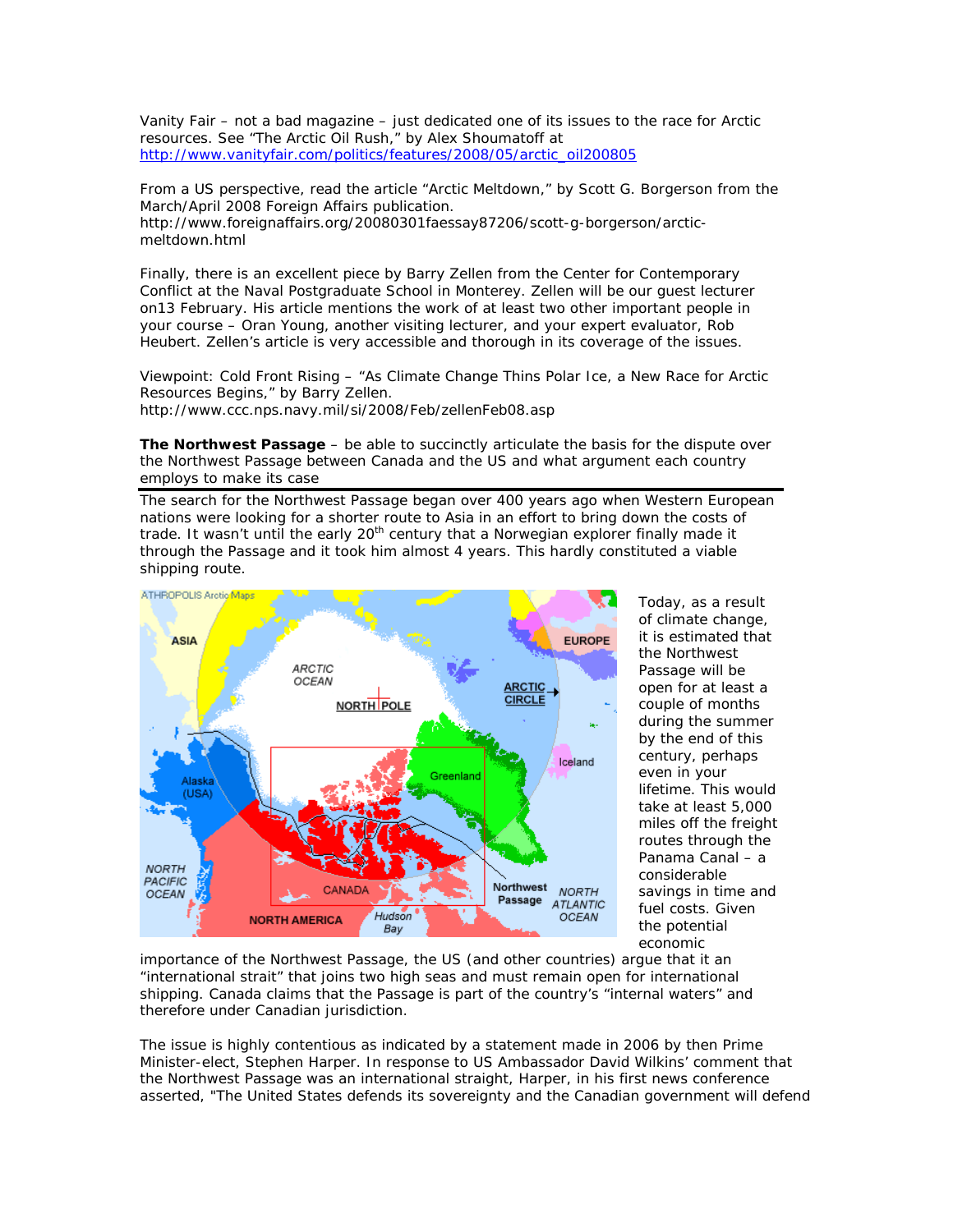*our sovereignty. It is the Canadian people we get our mandate from, not the ambassador of the United States."* 

## **Canadian Perspective**

Read "The Need to Defend Our New Northwest Passage," by Michael Byers. Byers is the Canada Research Chair in Global Politics and International Law at the University of British Columbia and one of the foremost voices on Arctic sovereignty in Canada. The article is slightly dated – 2006 – but provides an easy-to-read understanding of the issue from a Canadian perspective.

http://thetyee.ca/Views/2006/01/30/DefendNorthwestPassage/

#### **US Perspective**

This is an excellent article by James Kraska, Oceans Policy Adviser, Joint Chiefs of Staff, The Pentagon, Washington, DC. "The Law of the Sea Convention and the Northwest Passage," *The International Journal of Marine and Coastal Law* (2007) suggests that Canada can best achieve widespread global support for managing its maritime Arctic by acknowledging that the passage constitutes an international strait and then working through the International Maritime Organization to develop a comprehensive package of internationally accepted regulations. Attachment

#### **Arctic Council** – *know what it is, know why its activities are critical*

We've now covered the impact of climate change in the Arctic and the subsequent race for resources and shipping that are occurring as a result. How does the world deal with these emerging issues? The Arctic Council is *the* intergovernmental forum that deals with issues in the Arctic region. Each of the Arctic nation states has a seat on the Council – Denmark (Greenland), Canada, Russia, the US (Alaska), Norway, Sweden, Finland and Iceland. Look at the map and note how each of these countries has landmass above the Arctic Circle (or in



Iceland's case, on the border).

The Arctic Council was formally established by the Ottawa Declaration of 1996. The mandate of the new body was to provide a means of coordination, cooperation and interaction among the Arctic states *and* their indigenous peoples. Six Arctic indigenous organizations, while not members, have status as Permanent Participants on the Council. We will visit one of these in Ottawa – the Inuit Circumpolar Council.

Two critical contributions made by the Council:

In 2001 the Council endorsed the creation of University of the Arctic, a network of institutions. The UW was voted in as a member in 2008 – Canadian Studies is the Council Representative for the UW. The mandate of UArctic is to provide education in the North, for the North, by the North – a new and innovative focus in global education.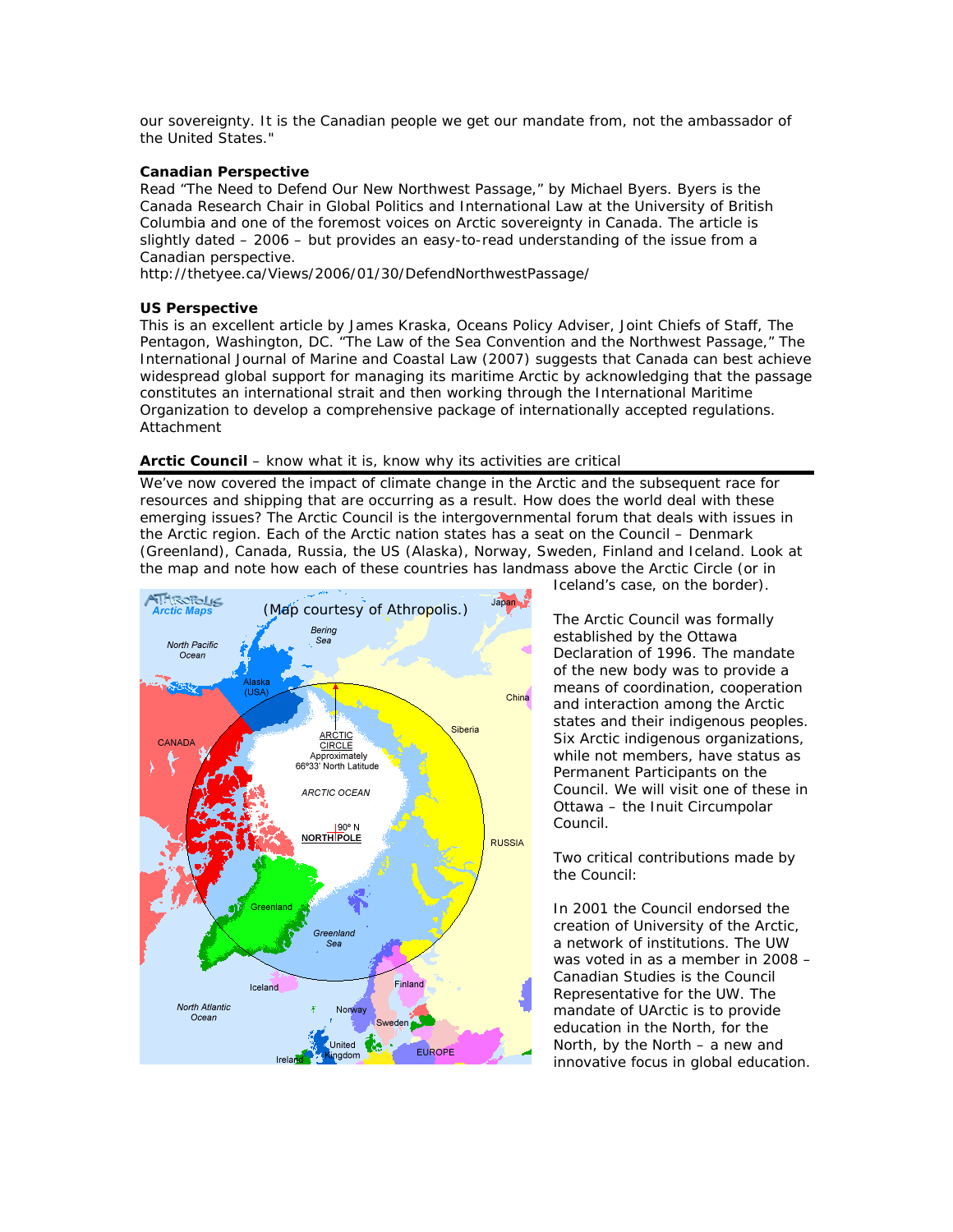In 2004, at the guidance of the Council, the first comprehensively researched and fully referenced report on Arctic climate change and its impacts on the circumpolar region and world was released (*Arctic Climate Impact Assessment* that you read above). This was the report that brought the world's attention to the impact of climate change in the Arctic for the first time.

## **Arctic Council Assignment -** http://www.arctic-council.org/

Visit the Arctic Council website and familiarize yourself with it. Be able to articulate what the Council is and how it is contributing to international cooperation, research, and knowledge about the Arctic. Read the following sections:

- "About" the Arctic Council
- Declaration on the Establishment of the Arctic Council (under "About")
- Norwegian, Danish, Swedish common objectives for their Arctic Council chairmanships 2006-2012 (under "About")

**United Nations Convention on the Law of the Sea** – *be able to articulate how and why the Law of the Sea developed and what its role is in international law* 



The United Nations Convention on the Law of the Sea defines the rights and responsibilities of nations in their use of the world's oceans, the environment, and the management of marine resources. Law of the Sea came into force in 1994 – it defines "internal waters" and "international straits," mentioned above, and the continental shelf. Over 150 countries have joined the Convention. The US has not yet joined the Convention arguing that Law of the Sea is not favorable to either security or US economic interests.

Law of the Sea is *the* guiding convention for all maritime disputes and issues in the Arctic primarily have to do with ownership over the oceans and continental shelf. A legal expert on the continental shelf will be one of our guest visitors (Ted McDorman, University of Victoria) and, you will meet at least four legal experts on the UN Convention of the Law of the Sea at the University of Ottawa.

Go to the official web site for the UN Convention on the Law of the Sea and click on "The Convention – a Historical Perspective" on the left side of the page. It is a well-written and

interesting document that will give you a solid foundation in the history and impact of the Convention.

http://www.un.org/Depts/los/convention\_agreements/convention\_overview\_convention.htm

#### **Northern Dimension of Foreign Policy** – *be able to summarize in a few sentences the key and distinct aspects of each country's and Inuit Arctic policy*

New to international foreign policy is what might be called "northern dimensions" of foreign policy, Arctic policy or northern strategies. All of the Arctic nations have developed new aspects to foreign policy that simply did not exist 10 years ago. These policy statements tell us a great deal about how a particular nation views its Arctic regions, what role the Arctic plays in national identity, and how a nation is positioning itself to benefit from resources/shipping. Below are the Arctic policy statements by each of the major "players" in this dispute. Attempt to get a sense of each nation/region's particular interests and concerns while gaining an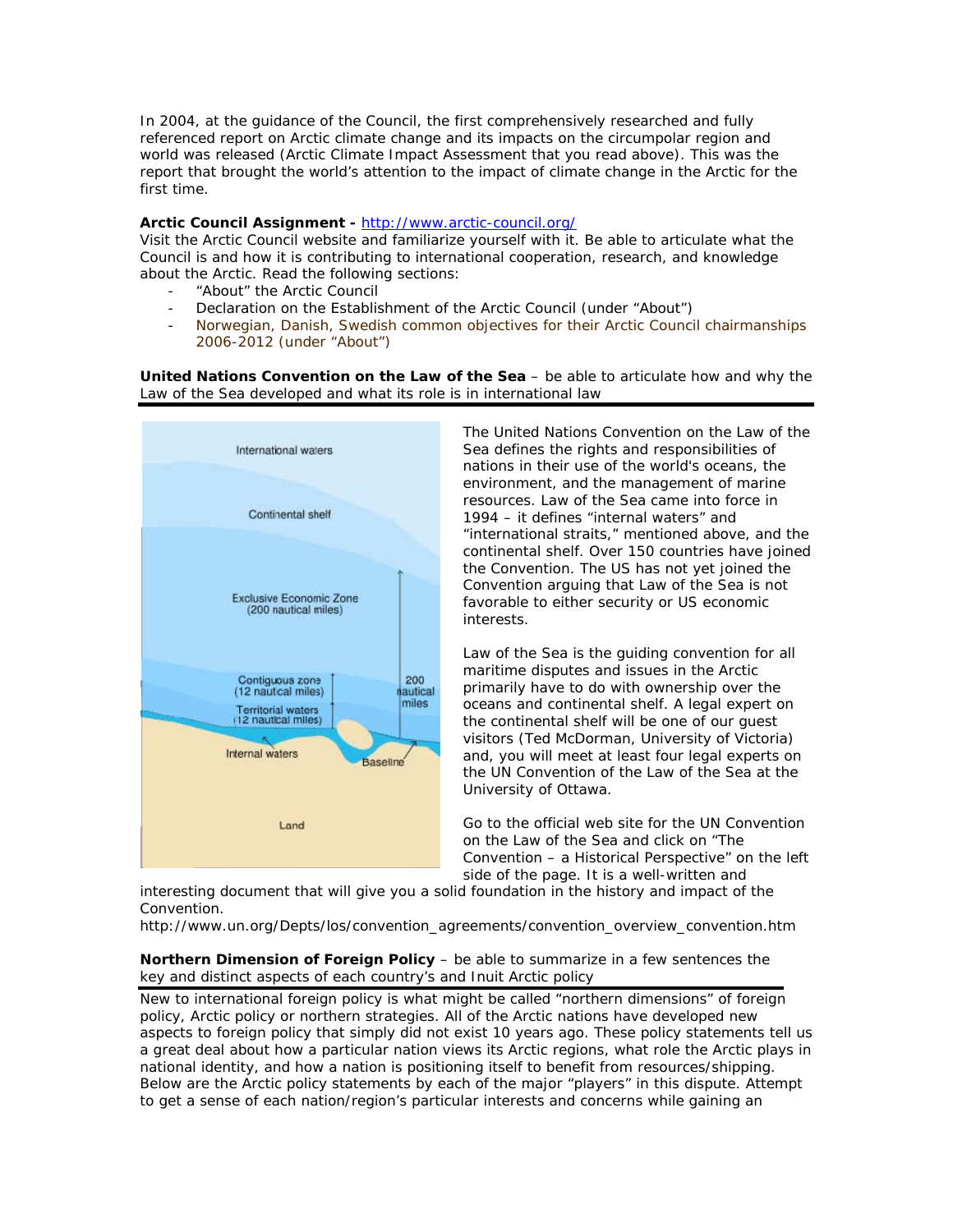overall sense of the enormous impact the Arctic is now playing in foreign policy. After reading through these official policies, one might come to believe that the world is truly being understood from a new perspective – a circumpolar perspective.

## **Canada**

The Department of Foreign Affairs and International Trade Canada (the department that is hosting your visit to Ottawa) produced its northern policy statement in 2000. *Northern Dimension of Foreign Policy* provides a framework to promote the extension of Canada's interest, values and responsibilities in the North. It is an easy to read and very interesting document.

http://www.international.gc.ca/polar-polaire/assets/pdfs/ndcfp-en.pdf

#### **United States**

This past fall the US Arctic Policy statement was to have been released. It is an over 18-month effort that included input from all departments involved in the Arctic. As a class we can watch for its release. In the meantime, read the announcement made by Margaret Hayes, Director of the Office of Oceans Affairs in Alaska in August 2008. Go to the US Department of State, Arctic Policy website and in the far left column, click on Margaret Hayes remarks: http://www.state.gov/g/oes/ocns/arc/. Also read the second document in the same column by Evan Bloom, Deputy Director for Polar and Scientific Affairs. Bloom addressed a Canadian audience last spring and attempted to articulate US Arctic Policy.



#### **Norway**

From the Norwegian government's Ministry of Foreign Affairs, "The High North will be Norway's most important strategic priority area in the years ahead. The Government will intensify efforts to exercise Norwegian sovereignty and ensure sustainable management of the rich fisheries and energy resources in the region. Norway's High North policy is intended to protect the environment, maintain settlement patterns and promote business development. The Government will further develop cooperation with Russia and our other partners in the north."

Click on Strategy for the High North just under the introduction: http://www.regjeringen.no/en/dep/ud/selected-topics/High-North.html?id=1154

# **European Union, Iceland, Norway and the Russian Federation**

In 2006 the EU, Iceland, Norway and the Russian Federation created a cooperative framework entitled, *Northern Dimension*. *Northern Dimension* focuses on specific relevance in the North, such as the environment, social issues, and indigenous peoples' issues.

At the European Commission website, read the opening page and then click on "Political Declaration on the Northern Dimension Policy" (less than 2 pages) and the "Northern Dimension Policy Framework" (8 pages) to get a sense of how these four partners are identifying their Arctic interests and strategies.